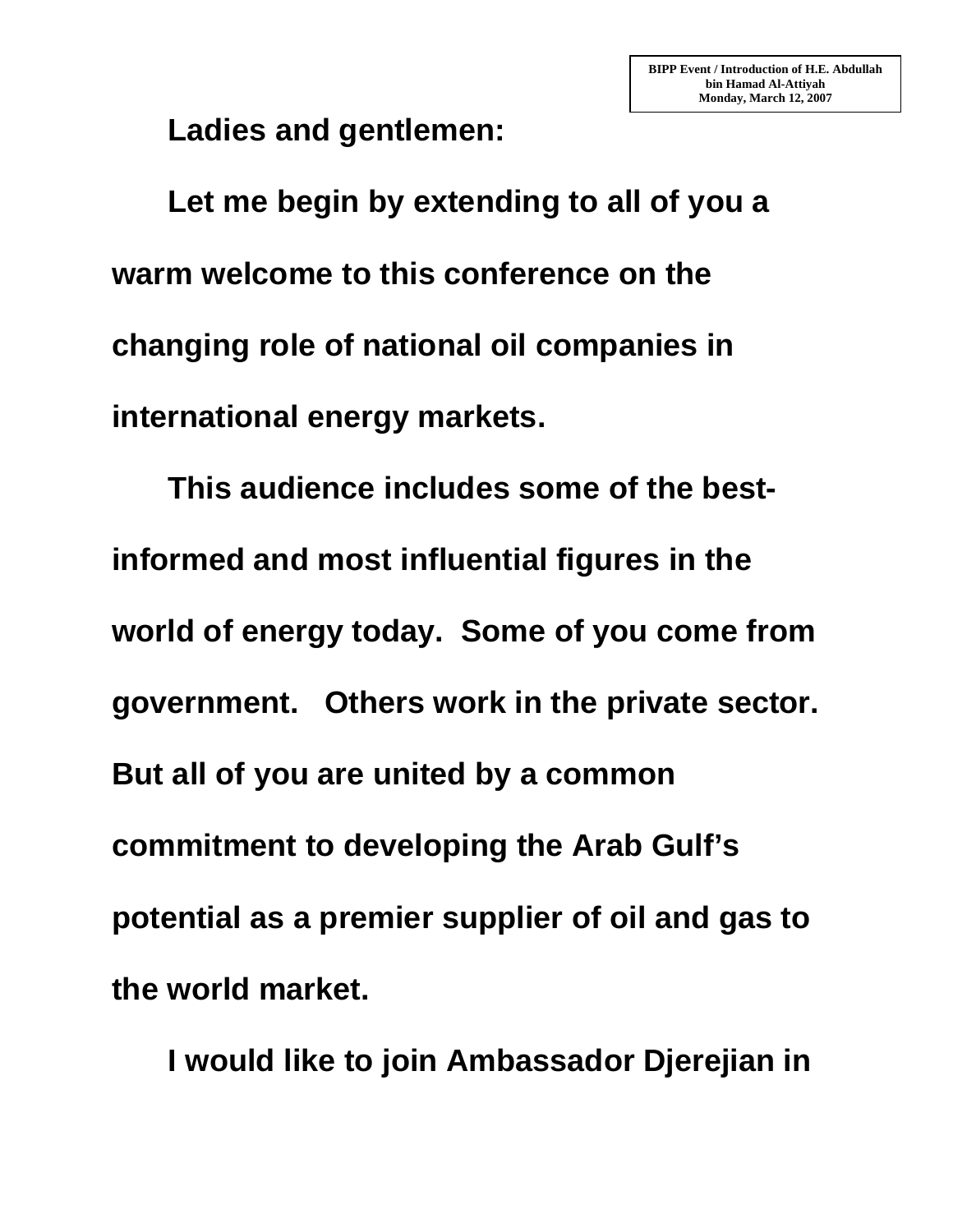**offering my special note of gratitude to those who have assisted us in this effort and to those who are speaking today Some of the world's brightest minds are gathered with us today to share their thoughts on this important subject. I am especially pleased to welcome:** 

- **His Highness Sheikh Mohammed bin Rashid Al Maktoum,**
- **His Excellency Abdullah bin Hamad Al-Attiyah,**
- **His Excellency Mohammed bin Dha'en al-Hamli, and**
- **Sheikh Nawaf Saud Nasir Al-Sabah.**

 **Your presence will contribute greatly to our understanding of the importance of national oil**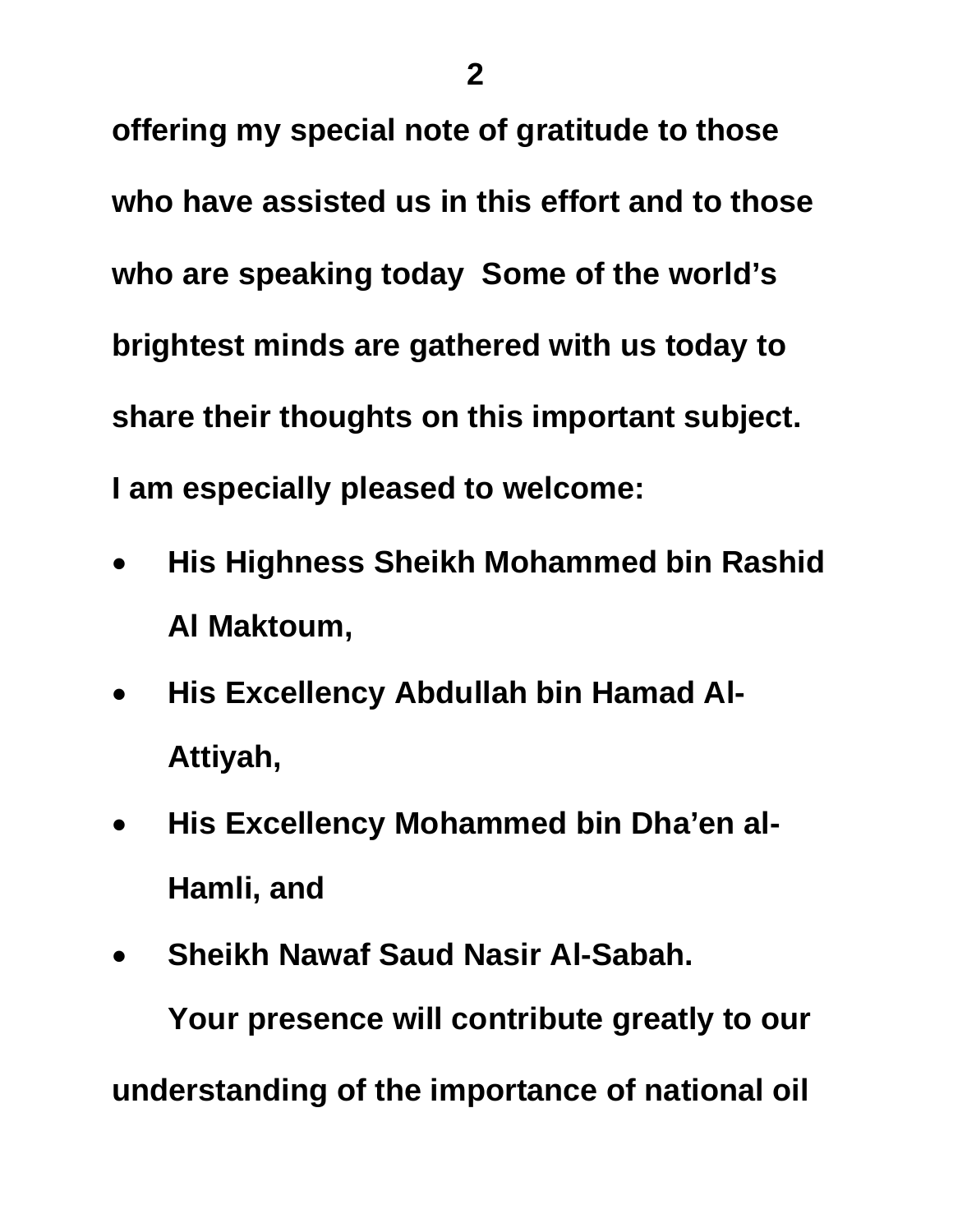**companies in international energy markets.** 

 **Ladies and gentlemen, the topic we are here today to discuss makes one thing very clear: NOCs are a complicated phenomenon. Certainly, the best-known NOCs are based in exporting countries like Saudi Arabia, Kuwait, and Venezuela. But NOCs of importing countries – most notably China and India – are increasing the financial scale and geographic scope of their operations. NOCs often work in both international and local markets.** 

 **They run the gamut of up- and down-stream activities. Their decision-making reflects an effort – sometimes successful, sometimes not –**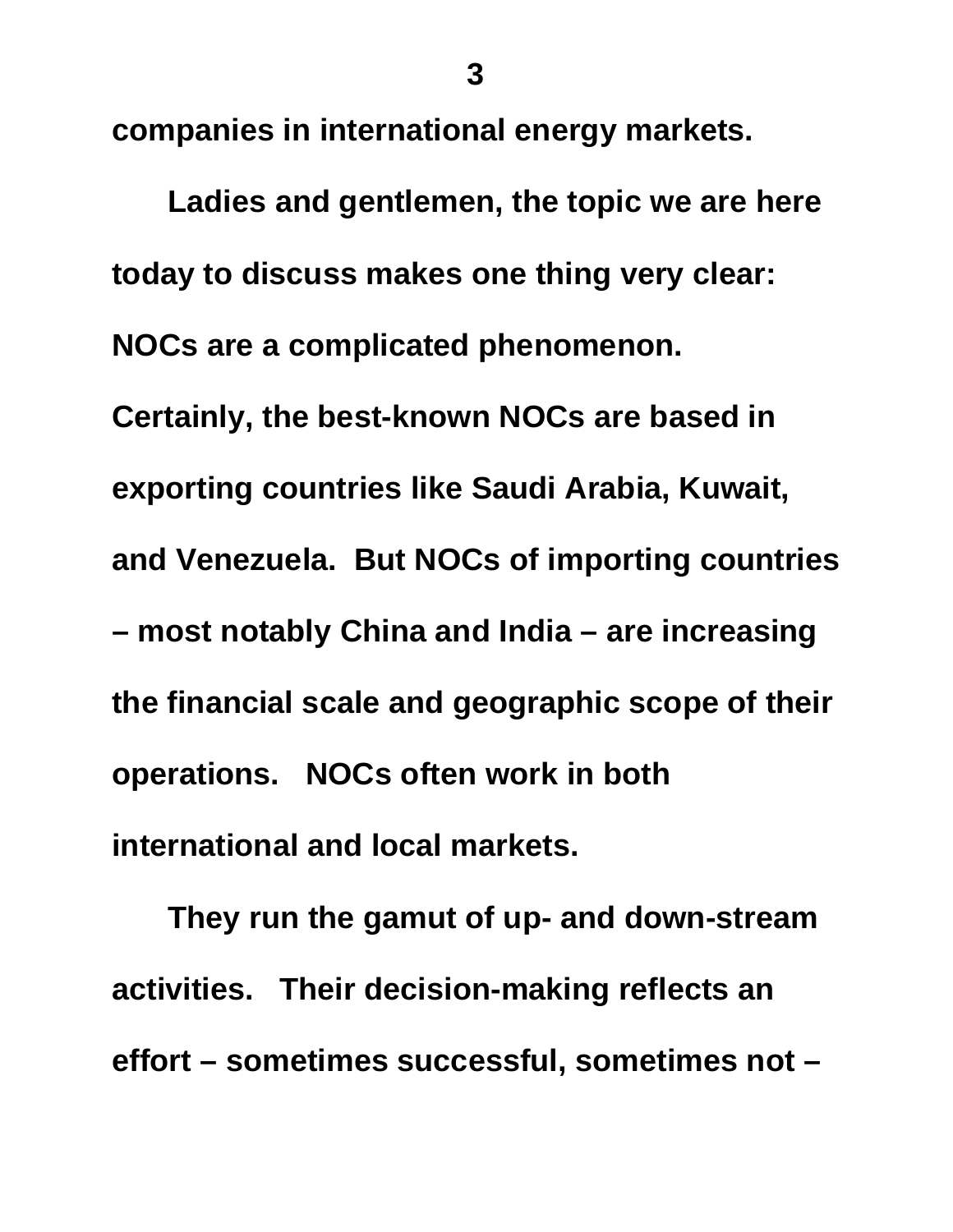**to balance economic and social objectives with commercial imperatives. And they embody a broad spectrum in terms of efficiency, profitability, and governance.** 

 **In economic terms, NOCs play and important and increasing role in world energy markets. Today, NOCs hold nearly 80 percent of total global reserves of oil. They dominate oil production.** 

 **Of the top 20 oil producers worldwide, 14 are NOCs or newly- privatized NOCs. International oil companies (IOCs), the world's largest petroleum producers throughout the 20th**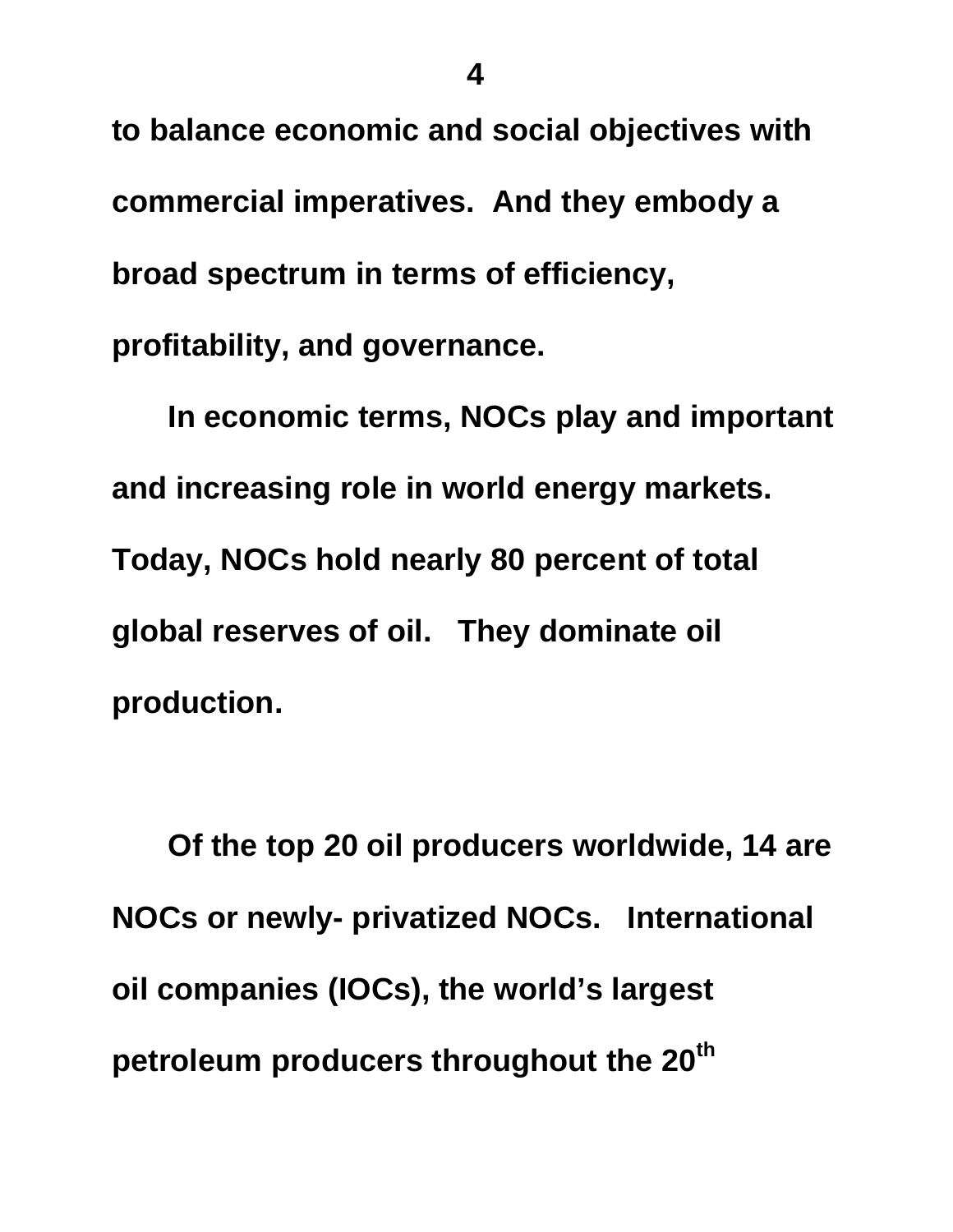**century, have been relegated to second-tier status. NOCs are increasing their importance in the 21st century. And assessing their emerging policies and priorities is critical to understanding the future of the energy industry.** 

**The challenge of meeting growing demand for oil is daunting. Consumption is expected to rise by more than 20 million barrels per day by 2030.** 

 **The investment required to produce this volume could run to two trillion dollars or more. NOCs will be responsible for a lion's share of this increased output and investment. The**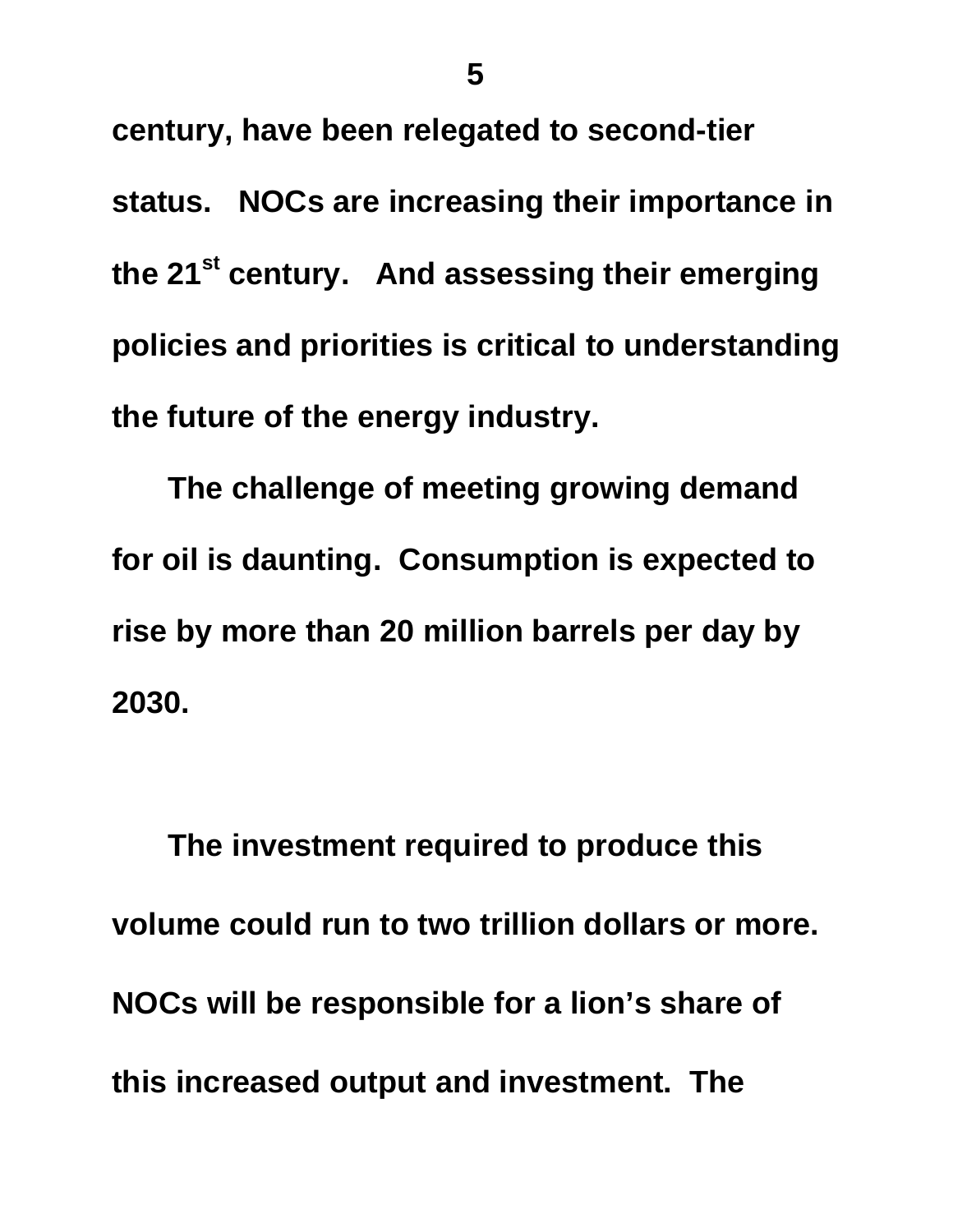**picture is similar when it comes to natural gas.** 

 **NOCs or state-owned gas companies already play a substantial part in international markets. And their role will become even more critical as Liquefied Natural Gas (LNG) expands its share of global gas supply.** 

 **If NOCs are important in economic terms, they are also major commercial actors.** 

 **They compete with each other and major IOCs, not just in their home countries but, increasingly, around the world. They vie for contracts, for finance, and for the full array of support services, equipment, and technology**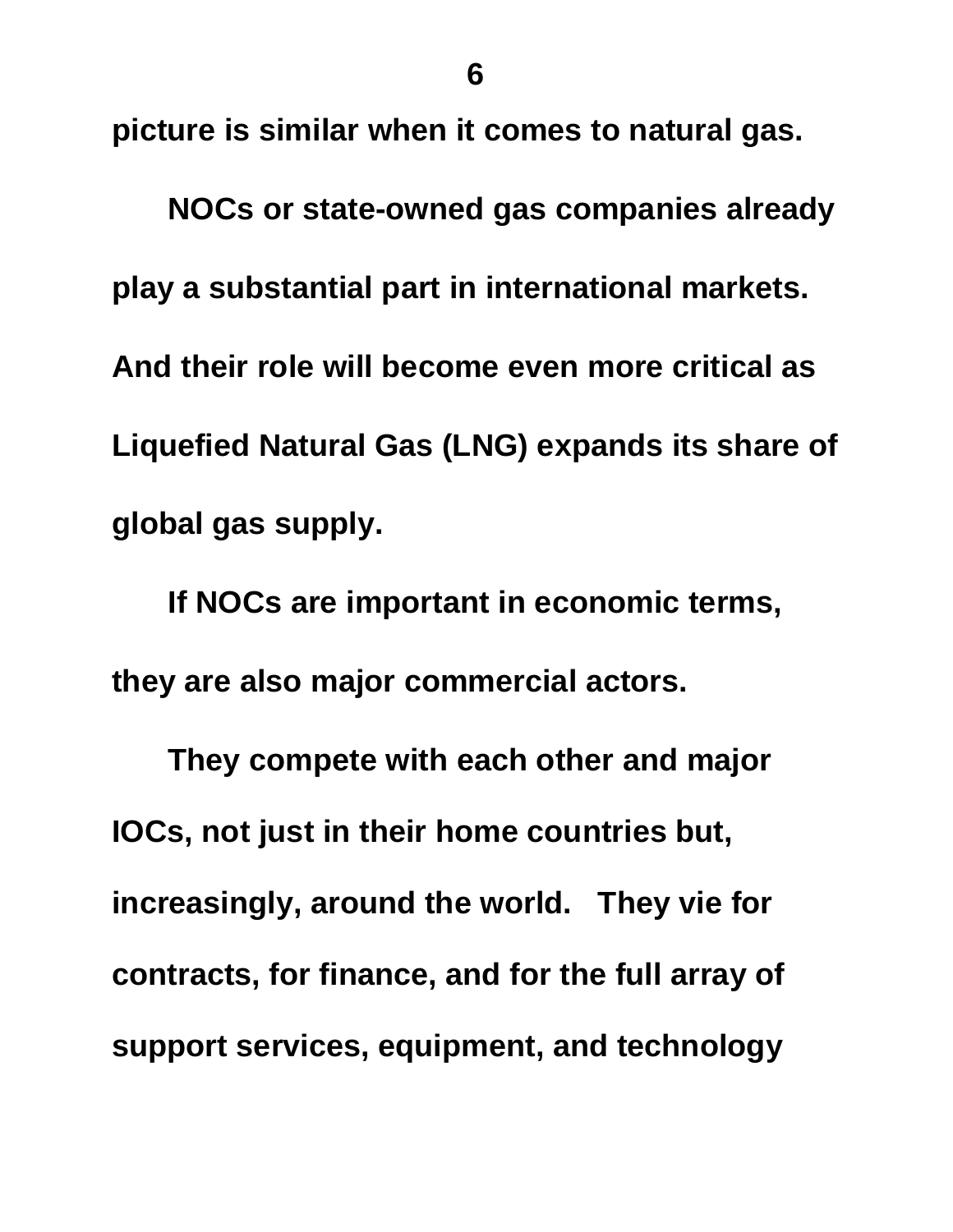**that are an intrinsic part of the contemporary energy scene.** 

 **When Saudi Arabia opened the bidding for foreign investors in its natural gas sector, NOCs outbid U.S.-based IOCs for major projects.** 

 **NOCs are also making significant investments in refining and marketing in Asia and in the United States.** 

 **Significantly, NOCs have overtaken the major IOCs in the value of their stock shares traded on Wall Street.** 

 **Not least, NOCs are also instruments of state power. Many serve as an important symbol of national unity and independence.**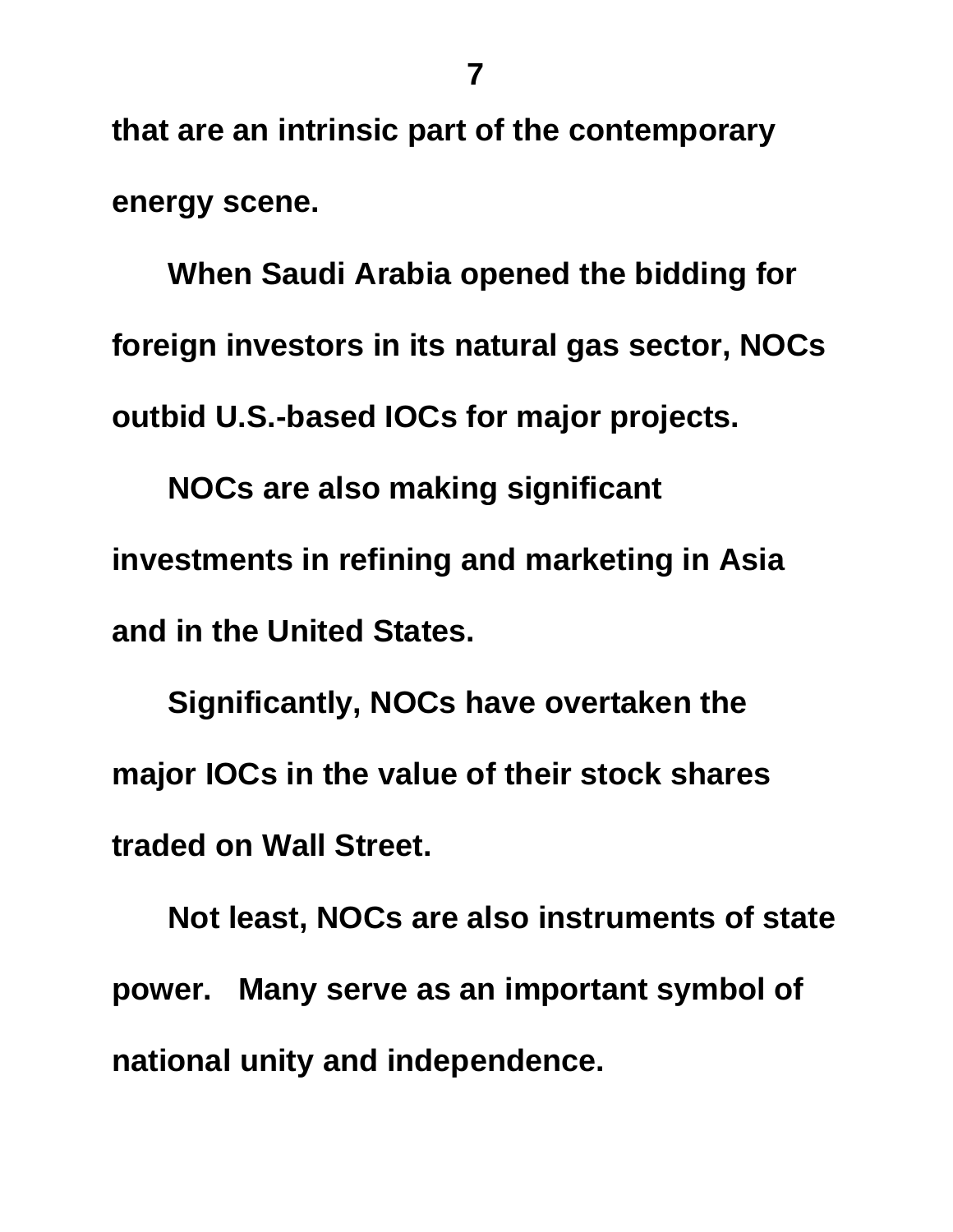**At home, they are used – with widely varying success – as tools of economic development, employment generation, and social welfare. As such, they are often bulwarks of state legitimacy.** 

 **Abroad, NOCS can and have been used as instruments of foreign policy.** 

 **Some governments see their NOCs as a means to enhance their international prominence, increase their influence, and foster strategic alliances.** 

 **These three dimensions – call them economic, commercial, and strategic – are all**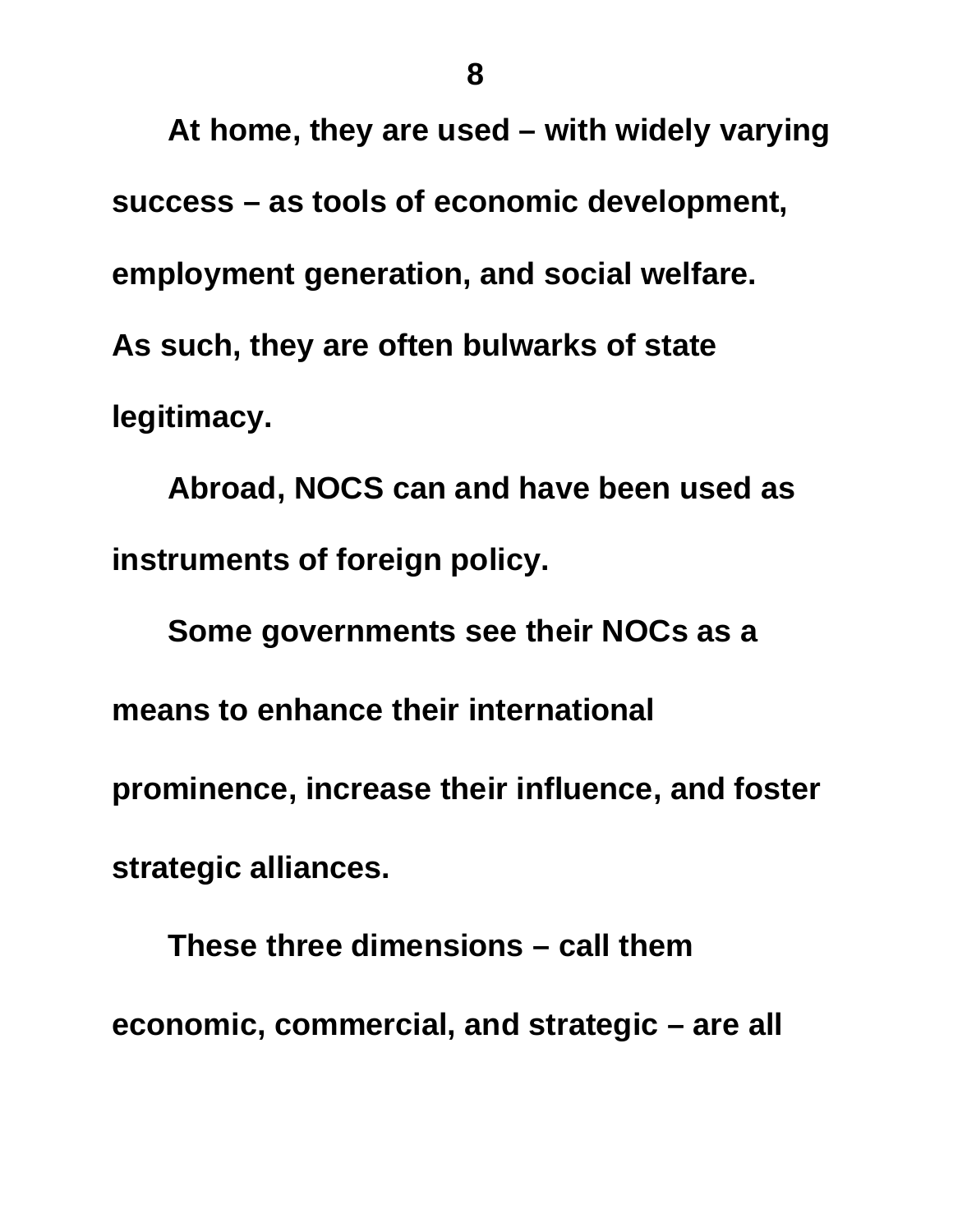**elements of the growing importance of NOCs.** 

**And all three have raised profound questions.** 

 **In terms of economics, for instance, many observers are concerned about the ability of NOCs to meet the growing global demand for hydrocarbons.** 

 **I have already touched on the staggering amount of investment required over the course of the next twenty-five years. And, to be honest, the skeptics have a point. After all, OPEC production, which represents most NOC output, is lower today than it was in 1979.** 

 **Moreover, there are serious questions about**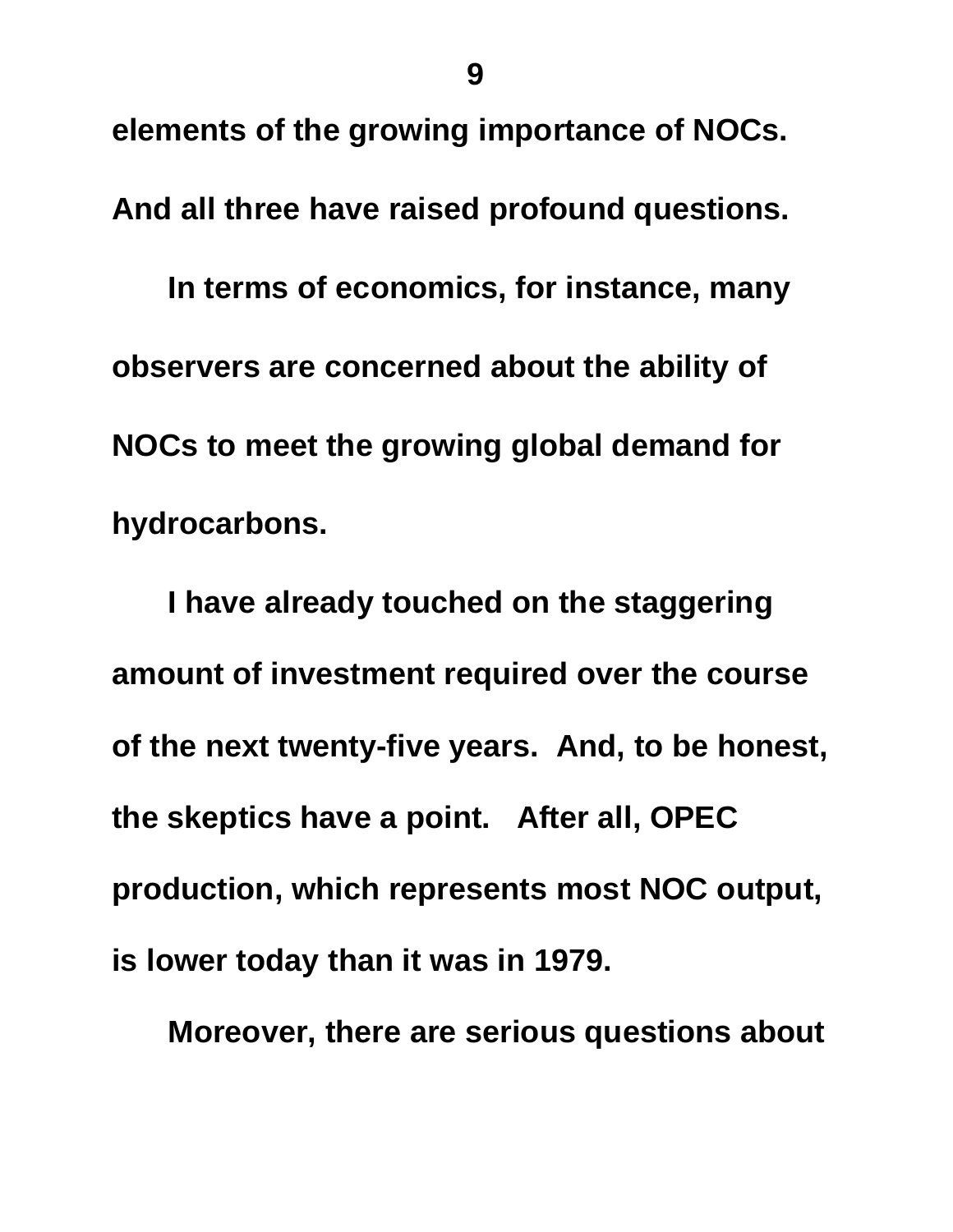**the capability of NOCs to use their resources efficiently, risking underproduction and higher prices. Bloated workforces, expensive consumer fuel subsidies, and debilitating political interference remain features of a number of major NOCS.** 

 **All reduce their ability to return the maximum production per investment dollar. Still, we should not oversimplify.** 

 **As I have mentioned, there are many highly effective NOCs, including several represented here today, like (Please insert names of 2....Saudi Aramco and KPC?)**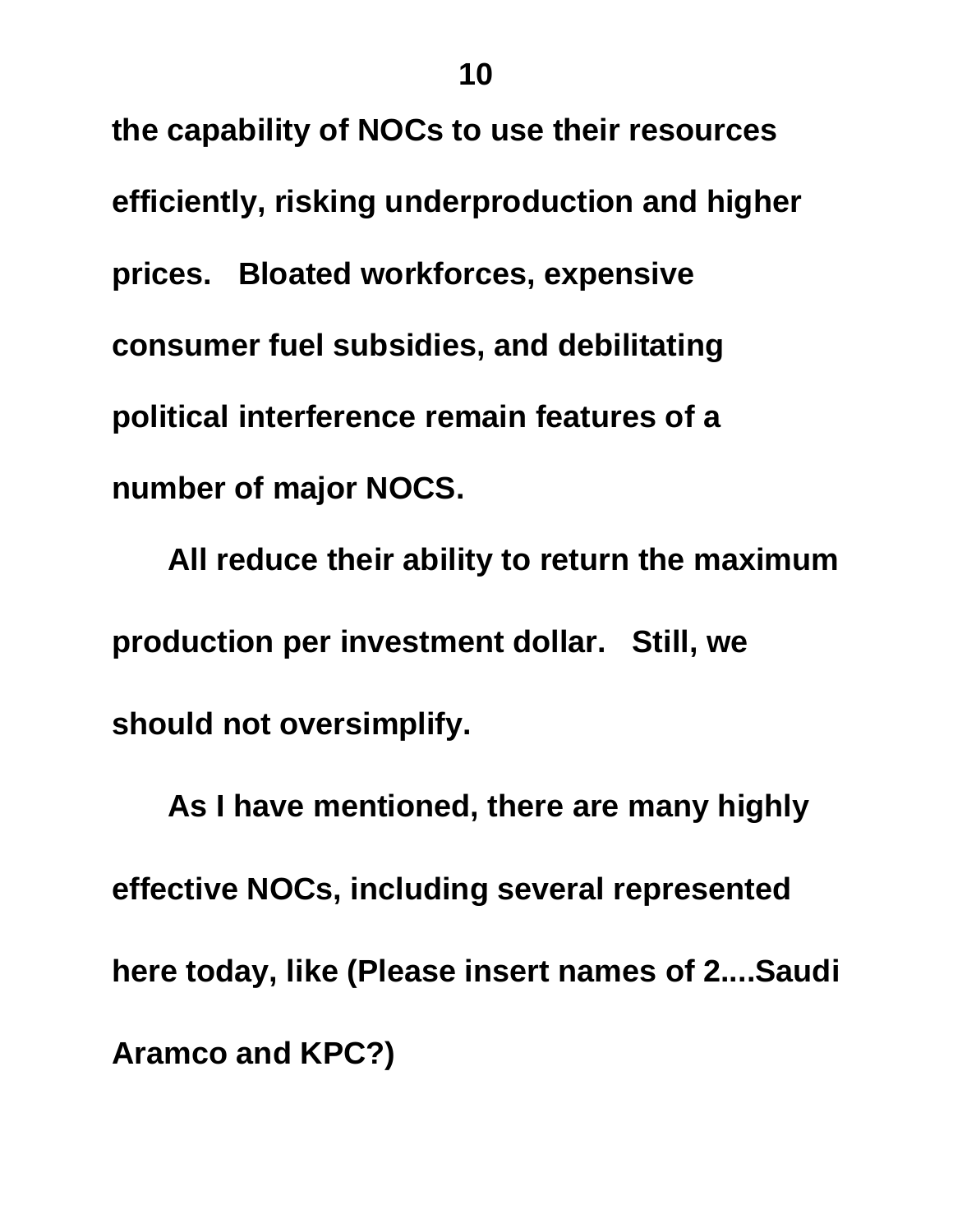**But the broader point remains: unless NOCs as a group increase their efficiency, world energy markets may be headed for a rocky future.** 

 **There are also worries in the commercial arena.** 

 **Here concern has focused on the extent to which NOCs, through their close links with governments, might represent unfair competition to IOCs. In terms of proven reserves, traditional IOCs are already modest players: ExxonMobil, BP, Chevron, and the Royal Dutch Shell rank 14th, 17th, 19th, and 25th, respectively.**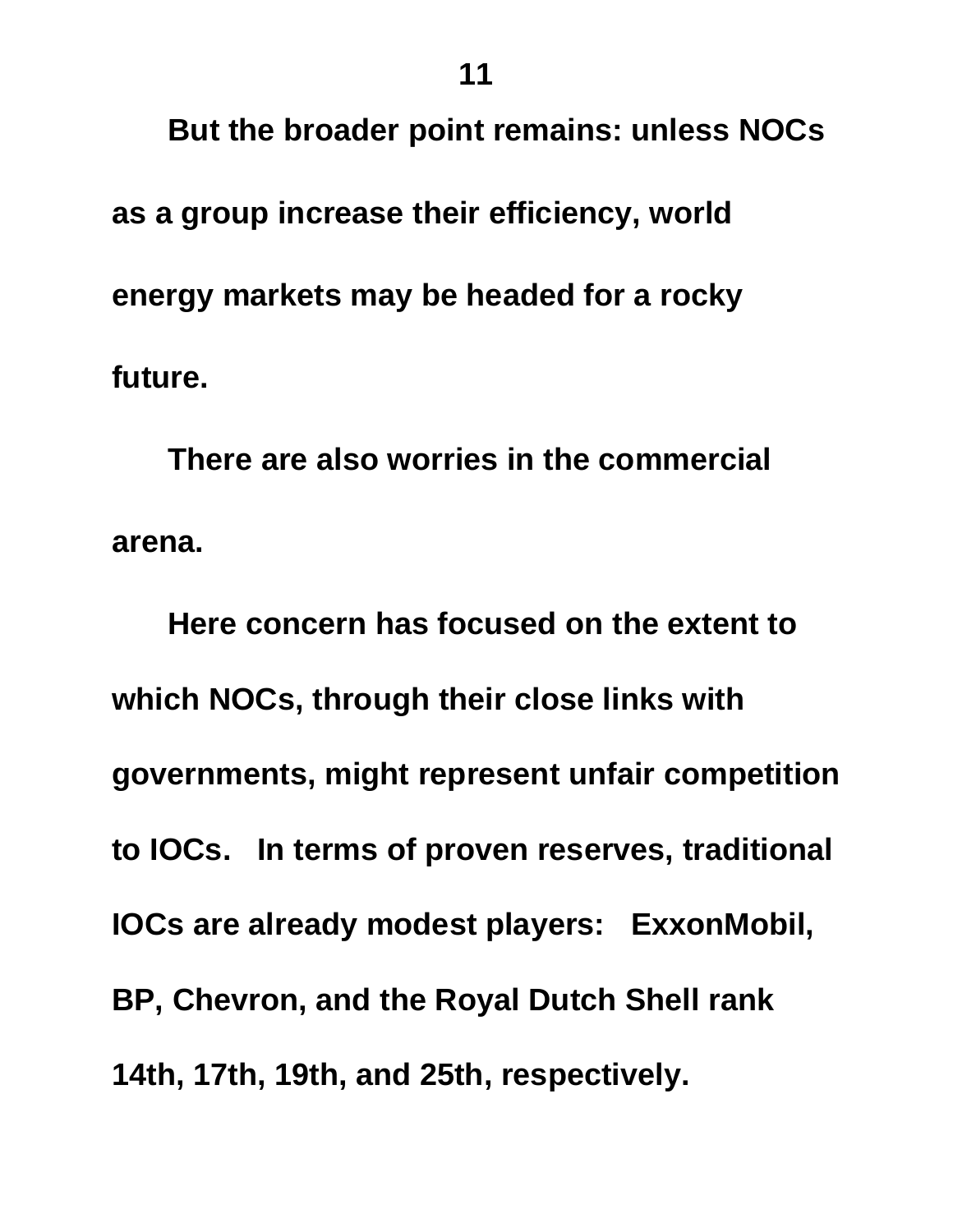**I might note that IOCs have come into harsh criticism in the United States for their relatively low investment during the run-up in oil prices over the last five years. The reasons for IOCs' investment decisions are complex.**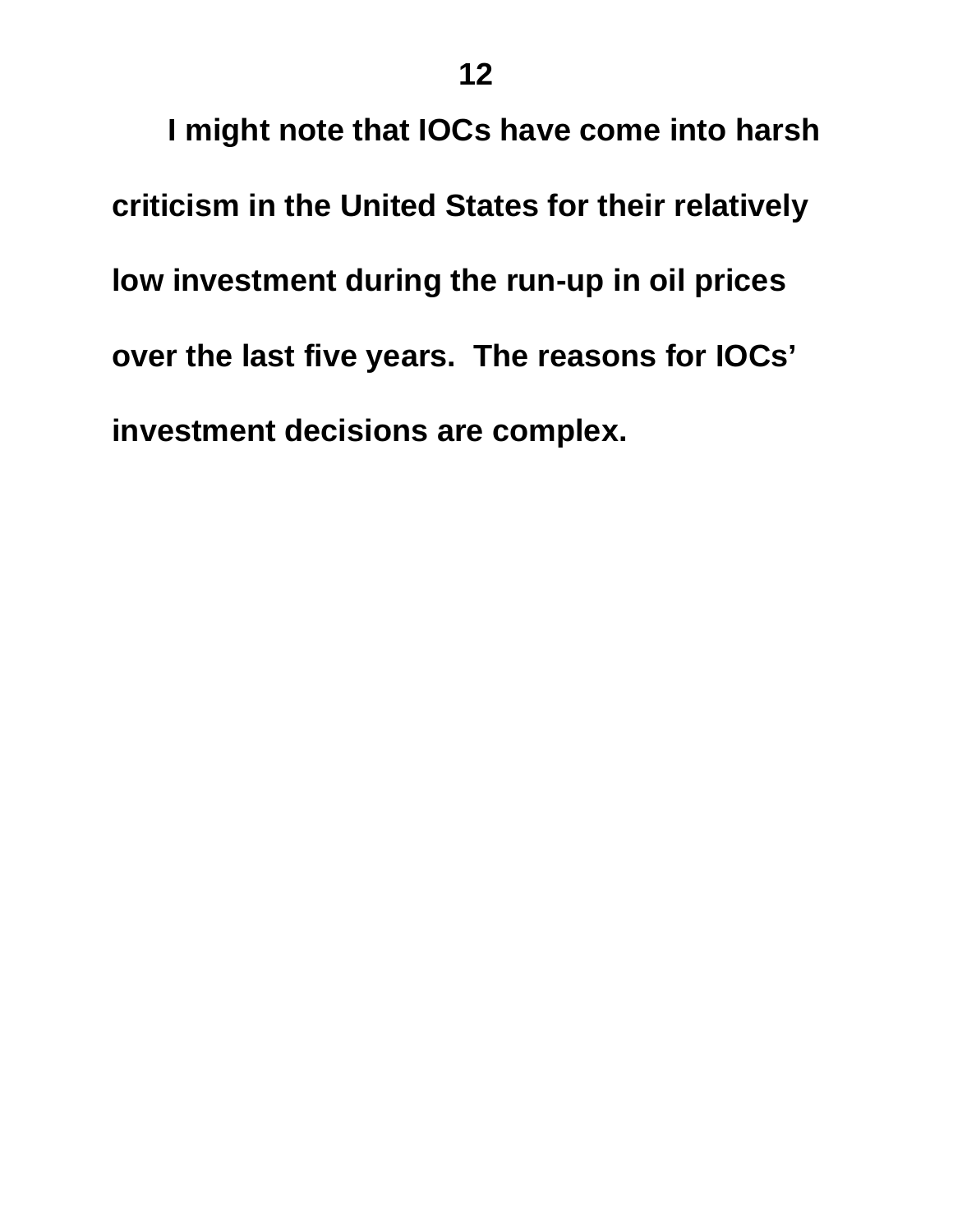**But one of them may well be the paucity of large-scale opportunities in hydrocarbon-rich areas where access is limited to NOCs.** 

 **Last, there is increasing concern about the role of NOCs as instruments of state power. Some observers see them as means by which governments can stave off domestic political and economic reforms. Others view NOCs as lifelines for rogue regimes such as Burma and Sudan. More generally, there is concern that the expanded international activities of NOCs mark the beginning of global conflict over hydrocarbon resources, as great powers scramble to gain assets and access that they can tap in a crisis.**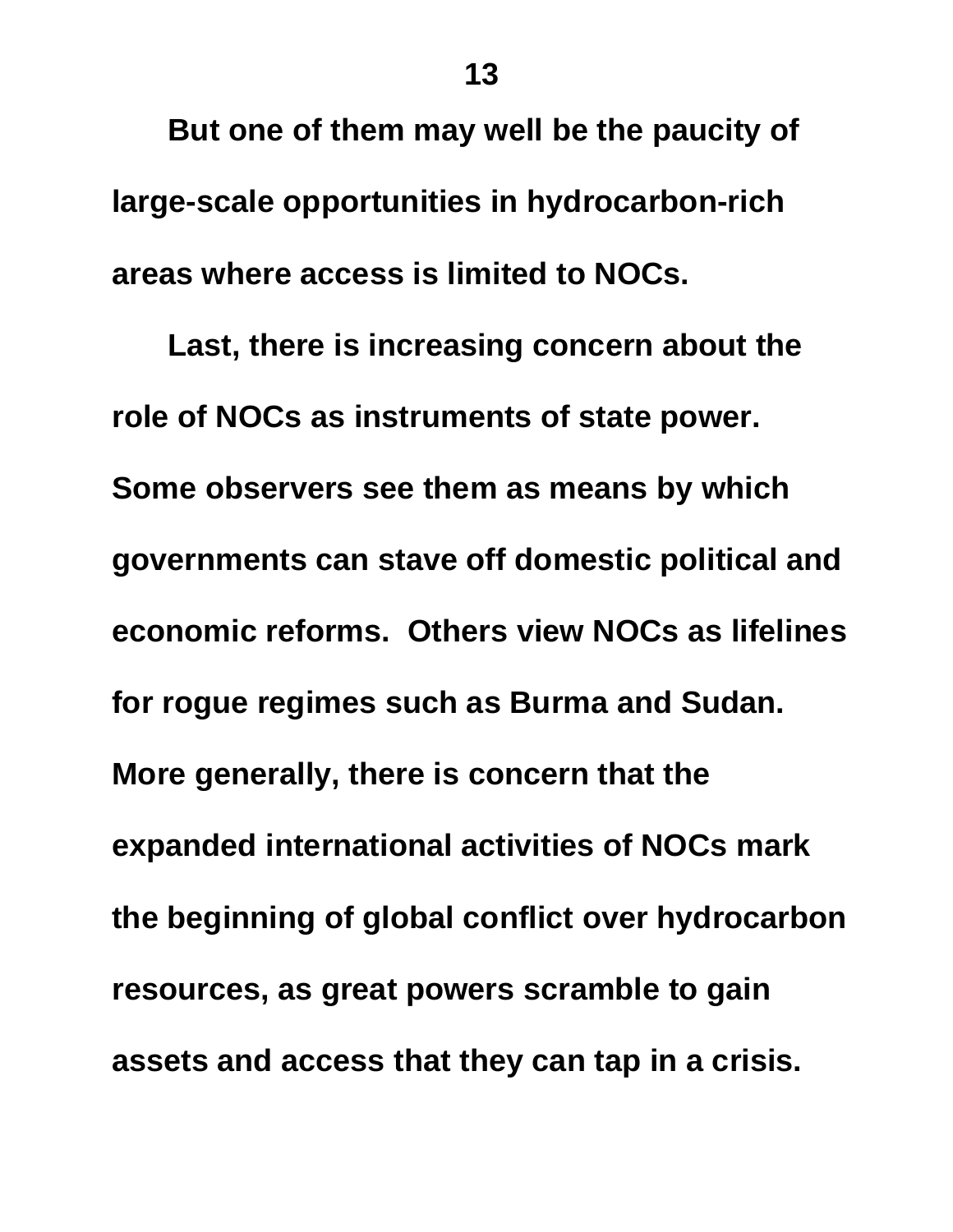**None of these concerns is groundless.** 

 **There are real economic, commercial, and political challenges associated with the changing role of NOCs. But I believe that they can be overcome.** 

 **There is much to do, for instance, in improving the performance of NOCs. Partial privatization is one option. But there are many other ways to increase the efficiency of NOCs. Greater transparency, improved governance, and the institution of good business practices can do much to enhance the effectiveness of NOCs.**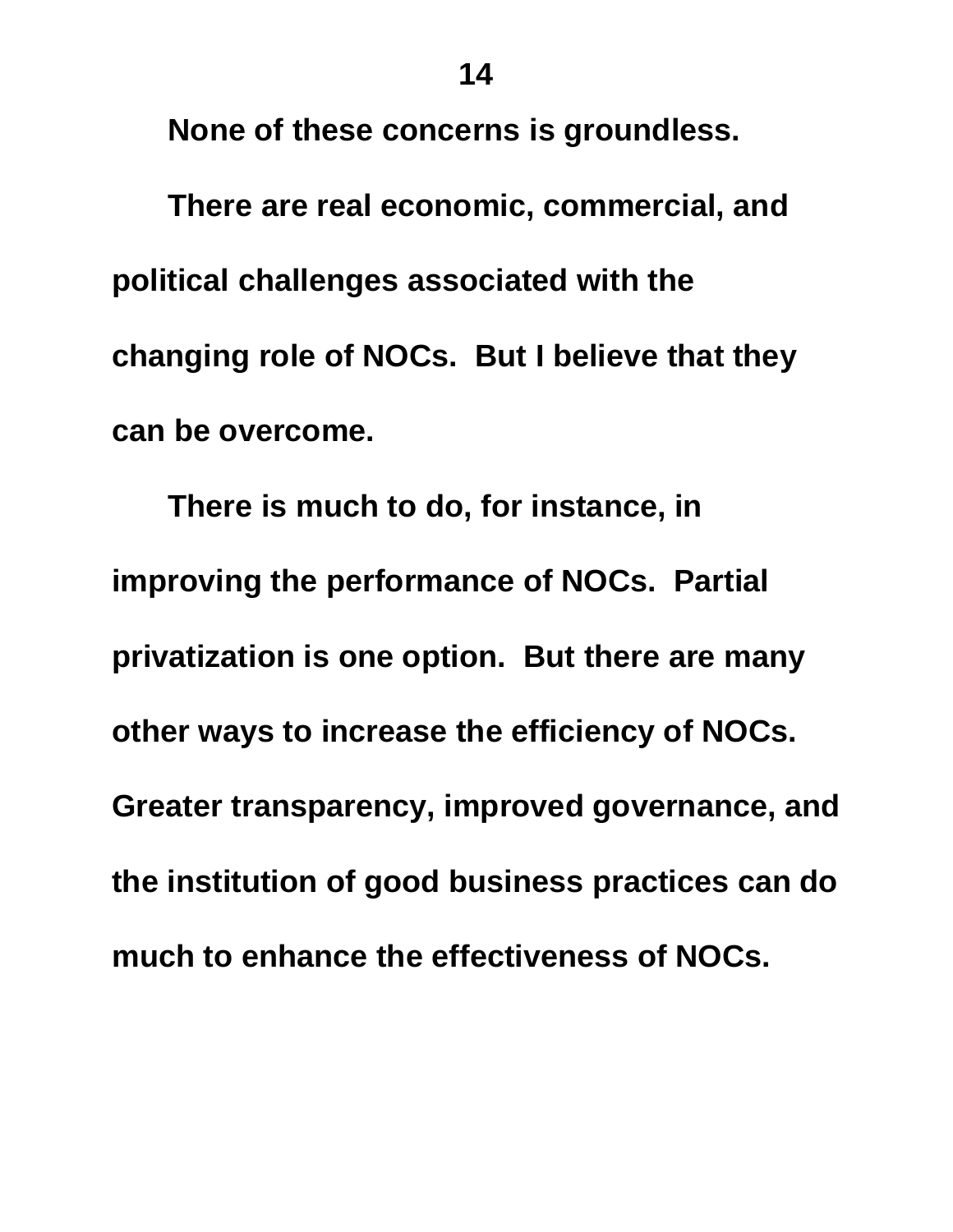**Consumer fuel subsidies remain a difficult issue in many countries. At a minimum, their cost should be made clear. At best, subsidies should be phased out. If poorer citizens need income support, it should be provided through the government's general tax and expenditure regime.** 

 **As the study shows, countries whose NOCs dedicate too much revenue towards redistribution of wealth through subsidies and social spending may sacrifice their ability to reap the full benefit of their oil resources in the**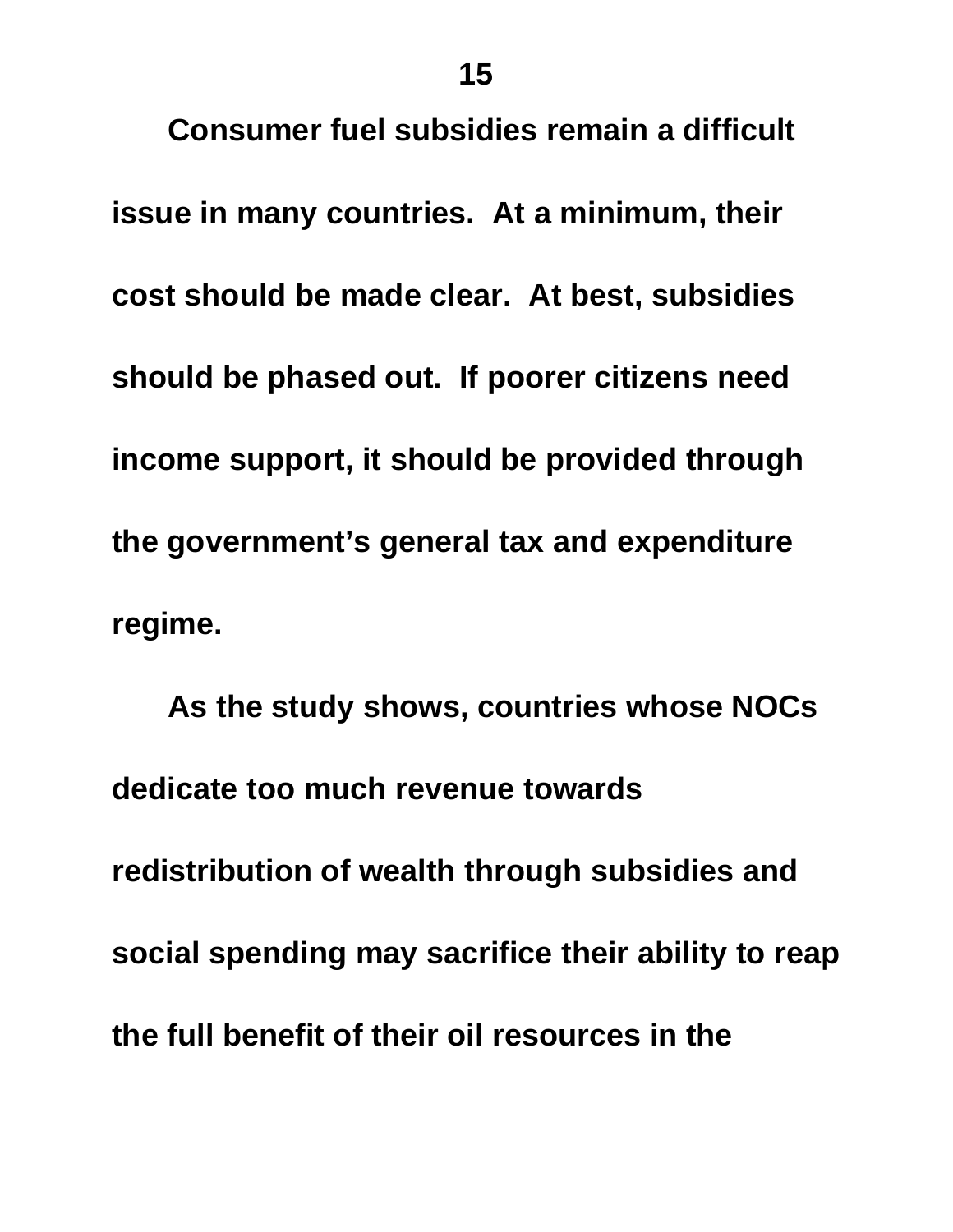**medium- to long run.** 

 **Today, some countries are experiencing difficulty in affording inefficient fuel subsidies that promote corruption, smuggling, and other criminality. Mismanagement in this area has even turned some OPEC oil exporters into importers.** 

 **I believe that commercial concerns about NOCs can also be addressed. Internal reforms are an important first step. The more transparent and business-like NOCs become, the less likely it is that their governments will be able to use them to pursue geopolitical and other**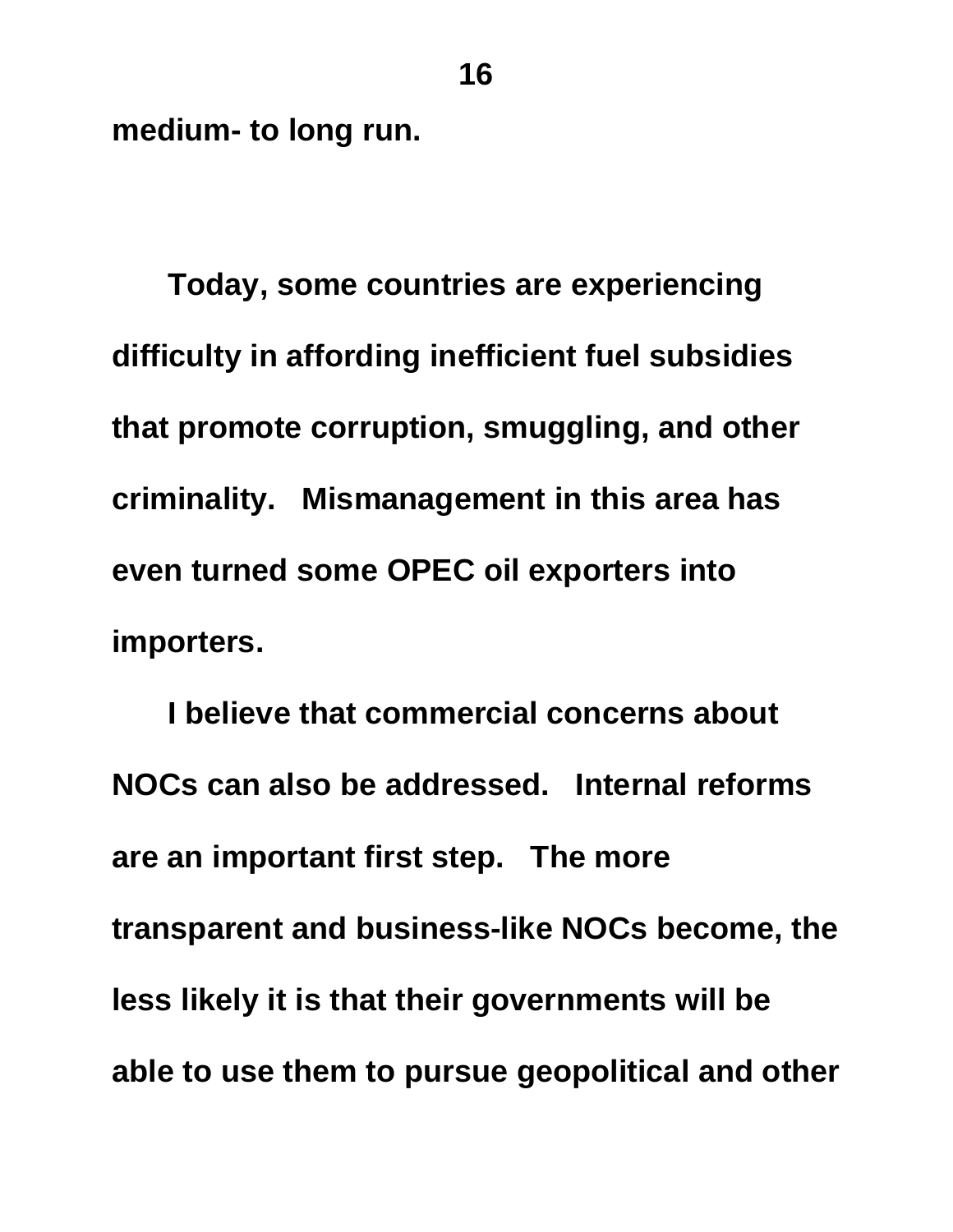**non-commercial objectives.**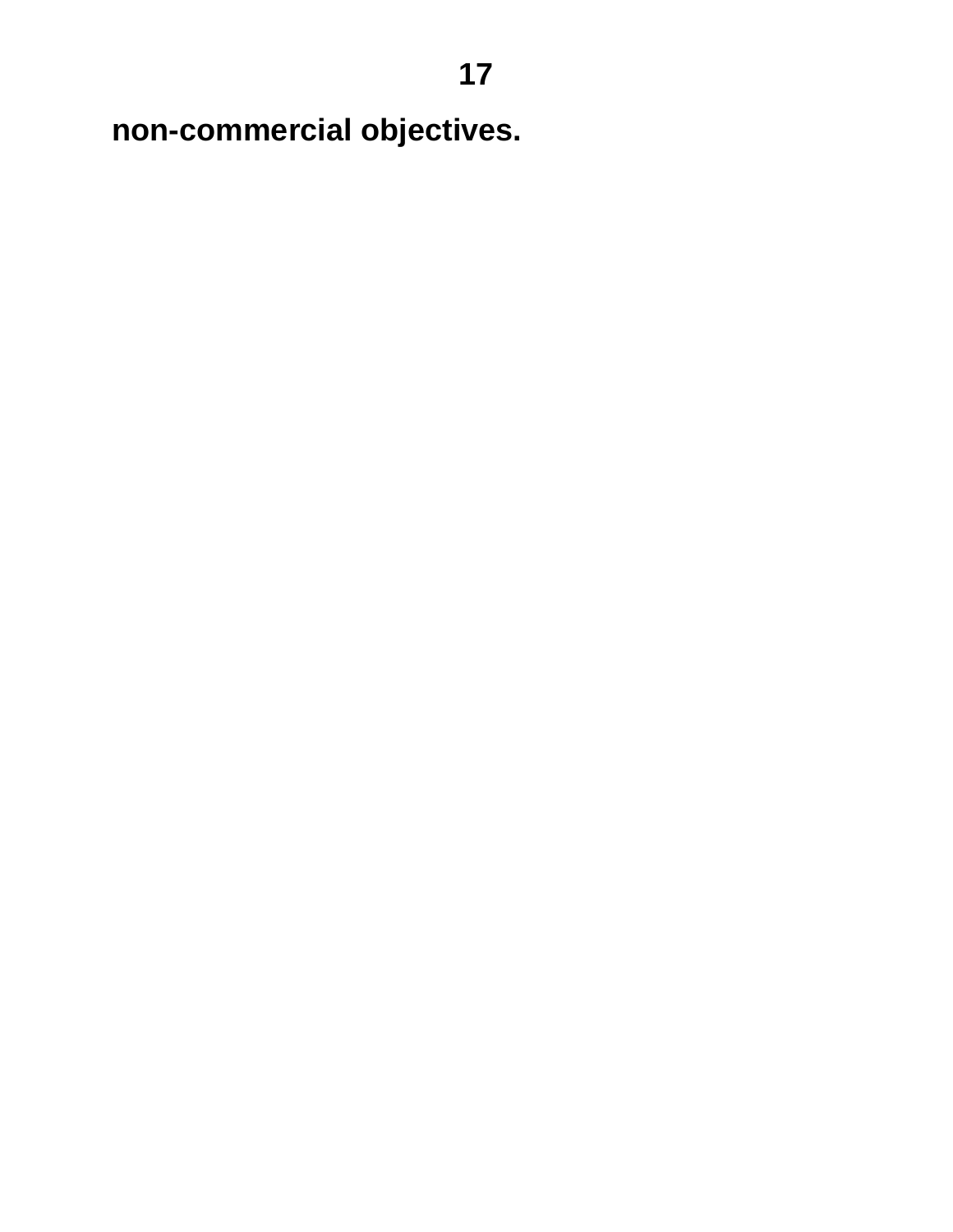**There is also vast potential for cooperation between IOCs and NOCs. The world, I am convinced, is big enough for both. And both have critical parts to play in meeting future global demand for hydrocarbons. Indeed, one of the topics of today's conference is the increasing scope for innovative collaborations between NOCs and IOCs. Qatar's miraculous rise as the world's most important seller of LNG is an impressive case in point. Its world class resources and business acumen, together with the project management and marketing skills of its IOC partners, enhance international market supply and stability.**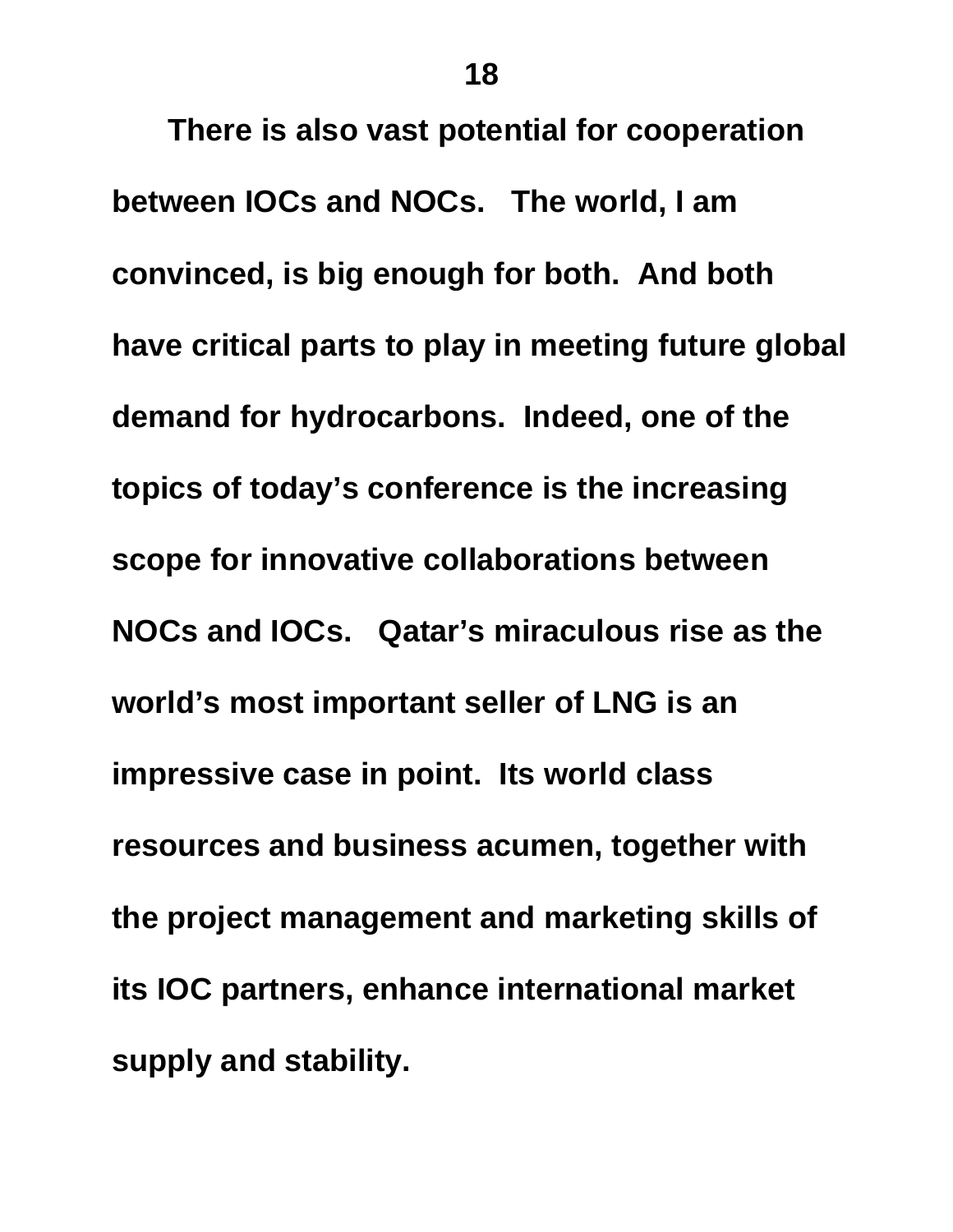**Cooperation will also be crucial to** 

**confronting the strategic challenges of NOCs. There needs to be much broader discussion at the governmental level of the global challenges we face in the energy arena and the best means to achieve energy security.** 

 **If consuming countries feel more confident about the ability of international energy markets to supply their economies, they will feel less inclined to hedge their bets by using NOCs to build alliances with unsavory regimes.** 

 **Likewise, producing countries will be less**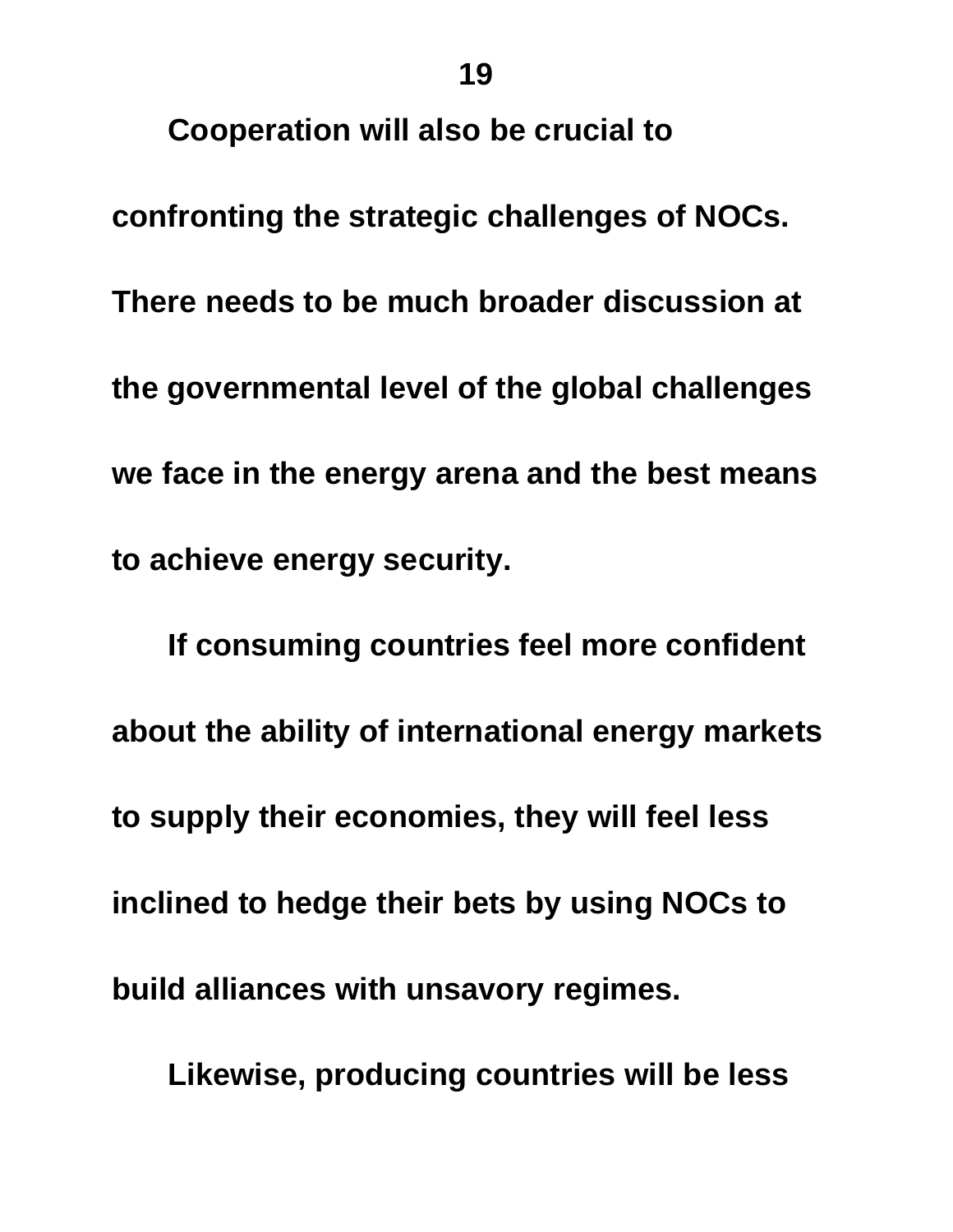**apt to use their energy resources to coerce neighbor states or trading partners if they feel secure in their access to important consumer markets abroad and confident that the global system will bring a better life for their citizens.** 

 **There is scope, surely, for more debate on the role of energy in the emerging global regime of liberalized trade and investment. And the United States, as a champion of freer trade and investment, must play a part in it.** 

**Above all, we need to remember that energy is only part of the broader international picture. Healthy relations between countries permit the resolution of differences – in the energy**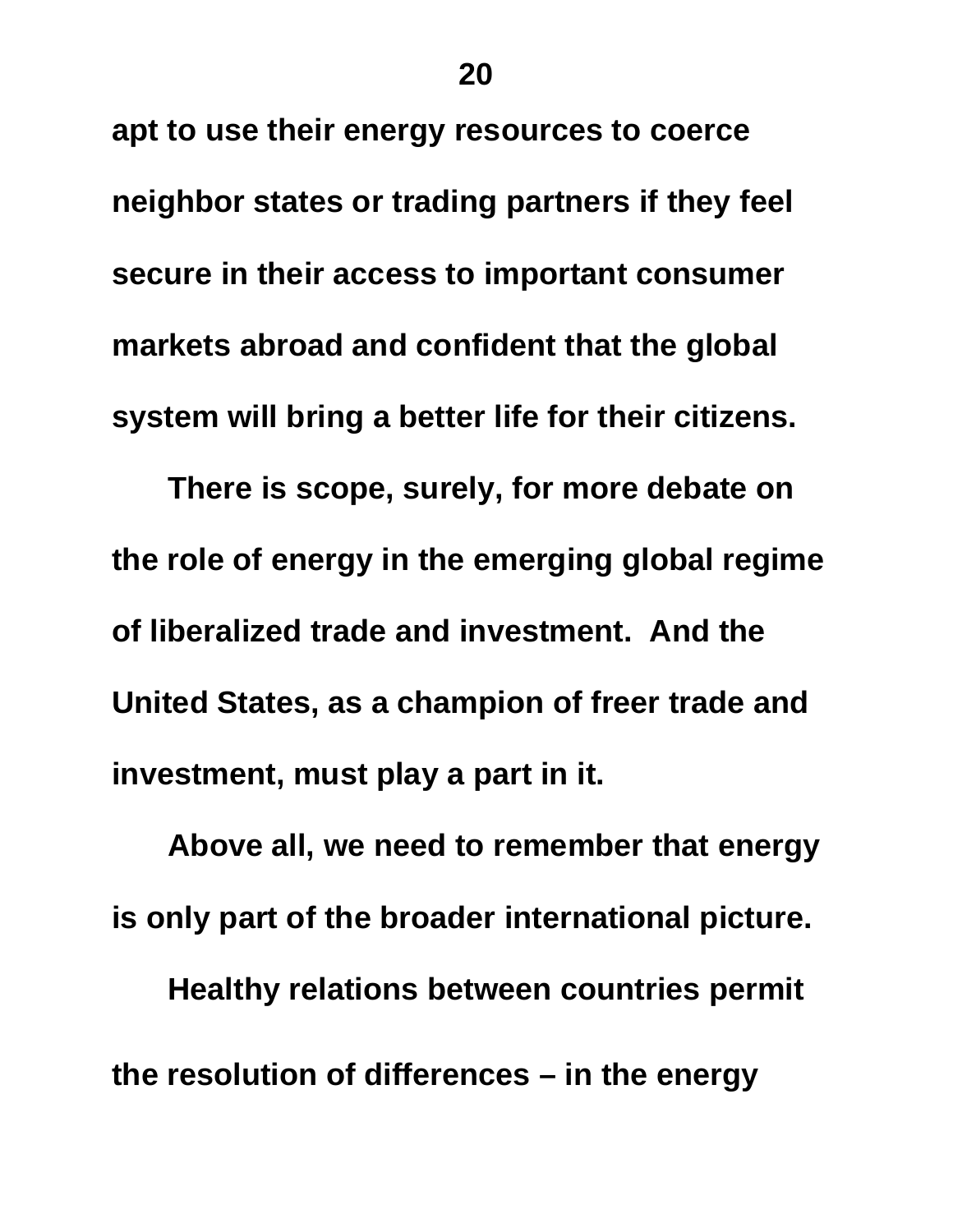**arena and elsewhere – through negotiation and compromise.** 

 **But if those relations deteriorate, all bets are off. Then the actions of NOCs can become subject to more deeply rooted bilateral problems.** 

 **The challenge of meeting the world's energy needs goes beyond the debate about the future of NOCs or IOCs. Global climate change has raised profound questions about our energy usage.** 

 **I remain totally unconvinced that the Kyoto**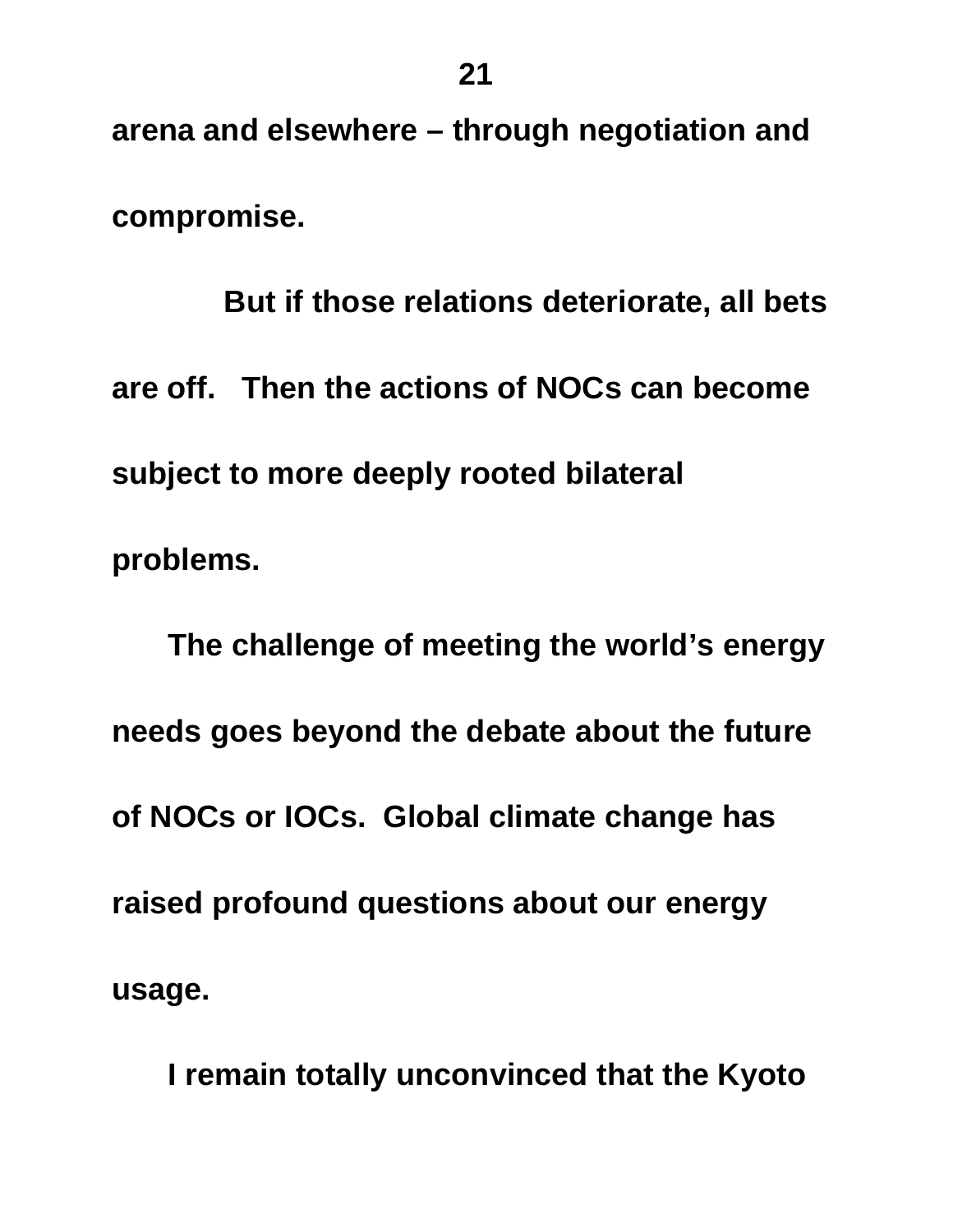**Accord, for any number of reasons, is the best way to move forward. But consuming countries – the United States first among them – can and should do more.** 

 **Let me be clear: hydrocarbons, including oil and gas, will remain the backbone of global energy consumption for decades to come. And we must be wary of environmental policies that damage economic growth.** 

 **But renewable resources are going to have to represent an increasing share of energy production.** 

 **Here the United Arab Emirates is showing true leadership through its commitment to solar**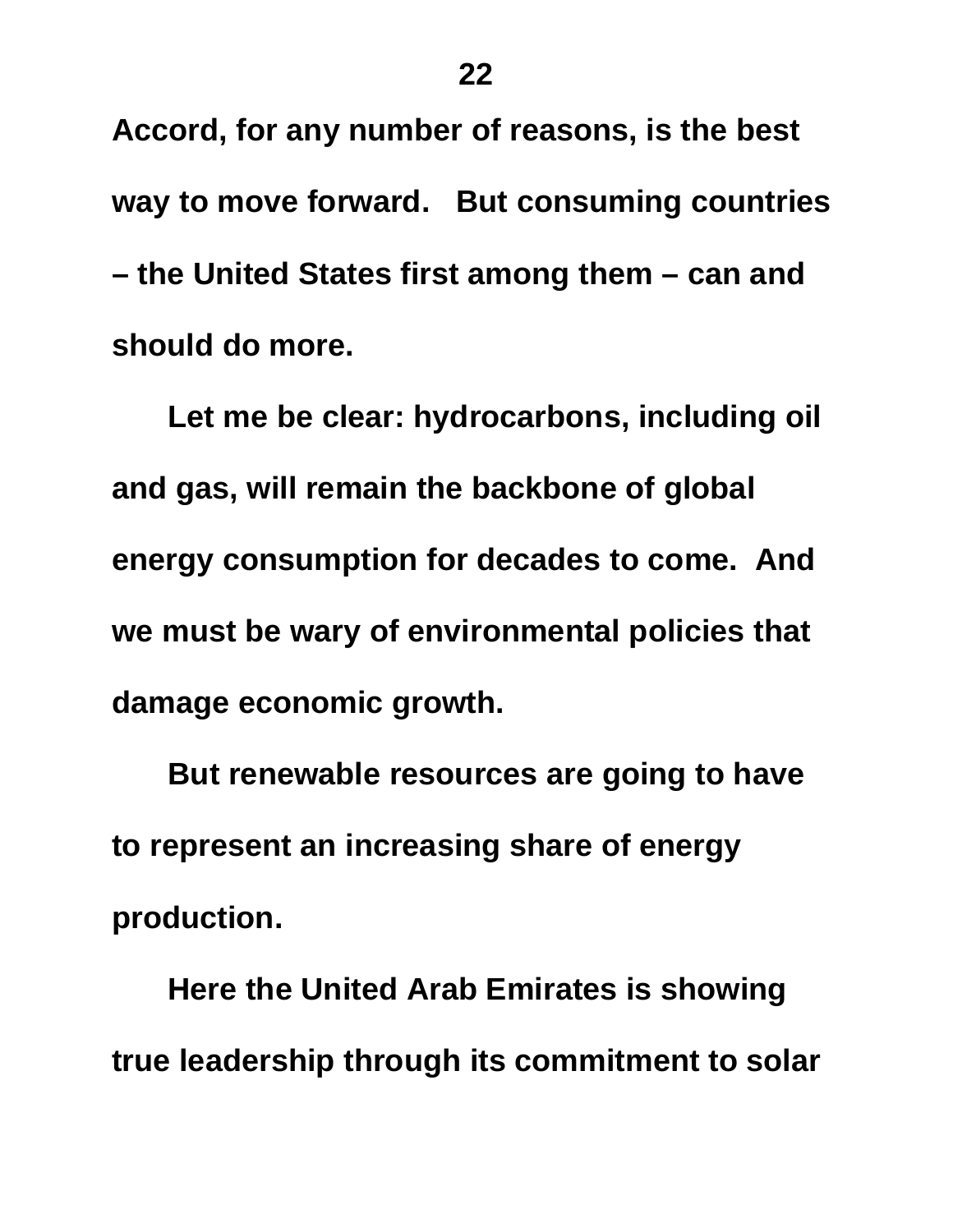**energy and clean power. Just last month, Abu Dhabi announced the creation of a Renewable Energy Institute, a joint effort between Abu Dhabi Future Energy Company and the Massachusetts Institute of Technology.** 

 **In conclusion, let me stress my confidence in our ability to meet the challenges I have discussed today.** 

 **I am convinced that there exists broad scope for global cooperation in ensuring a steady supply of hydrocarbons to international markets.**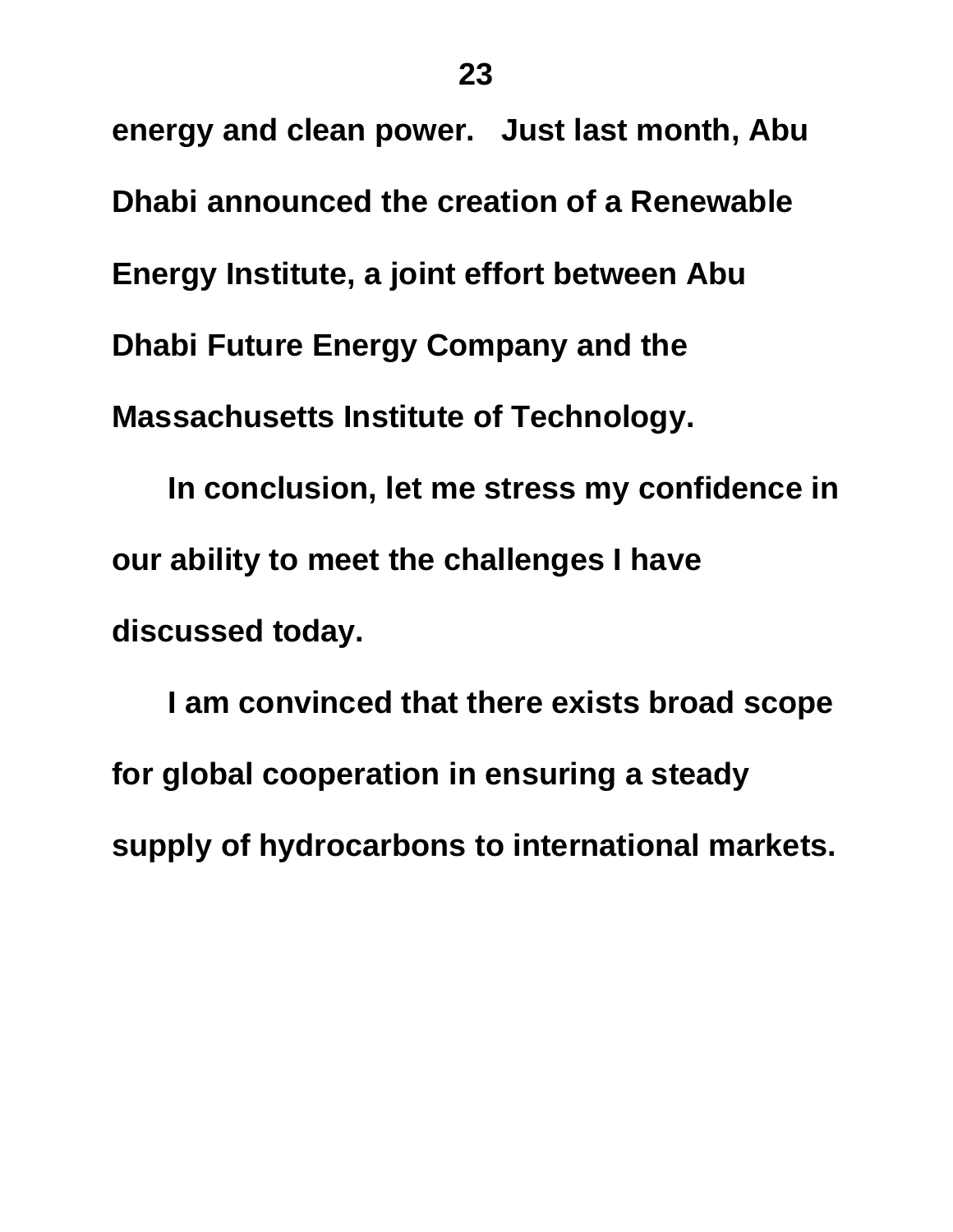**24** 

 **This cooperation may begin with** 

**governments like the United States and those here in the Gulf – who share a common interest in regional security and economic growth. But it must also include NOCs and IOCs joining together to bring their unique capabilities to bear in innovative and profitable ways.** 

 **My message this morning is simple: it is in the vital interest of importing and exporting countries alike that our energy future be based on partnership, not conflict. We cannot allow the Middle East, already home to tragic violence, to become the scene of great power confrontation over energy.**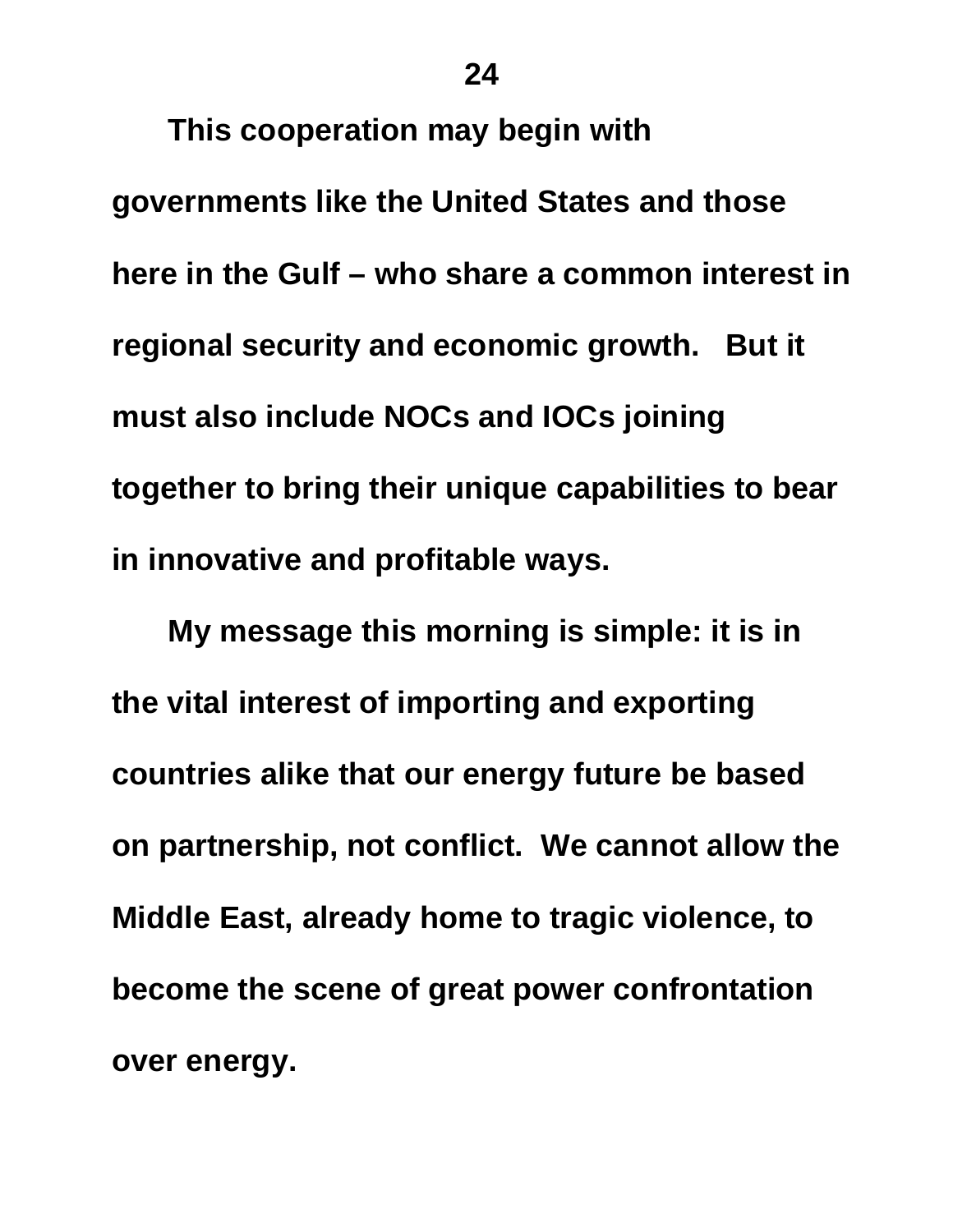**Countries and companies alike have a vast stake in the efficient and environmentally sound development of the world's hydrocarbon resources, especially here in the Gulf. Our task is to appreciate those stakes and to seek practical, productive ways to advance our common interests. I see today's conference as a first – and important – step in what I hope will be** 

**a long and fruitful partnership.** 

 **Now, it's my privilege and pleasure to introduce our next speaker.**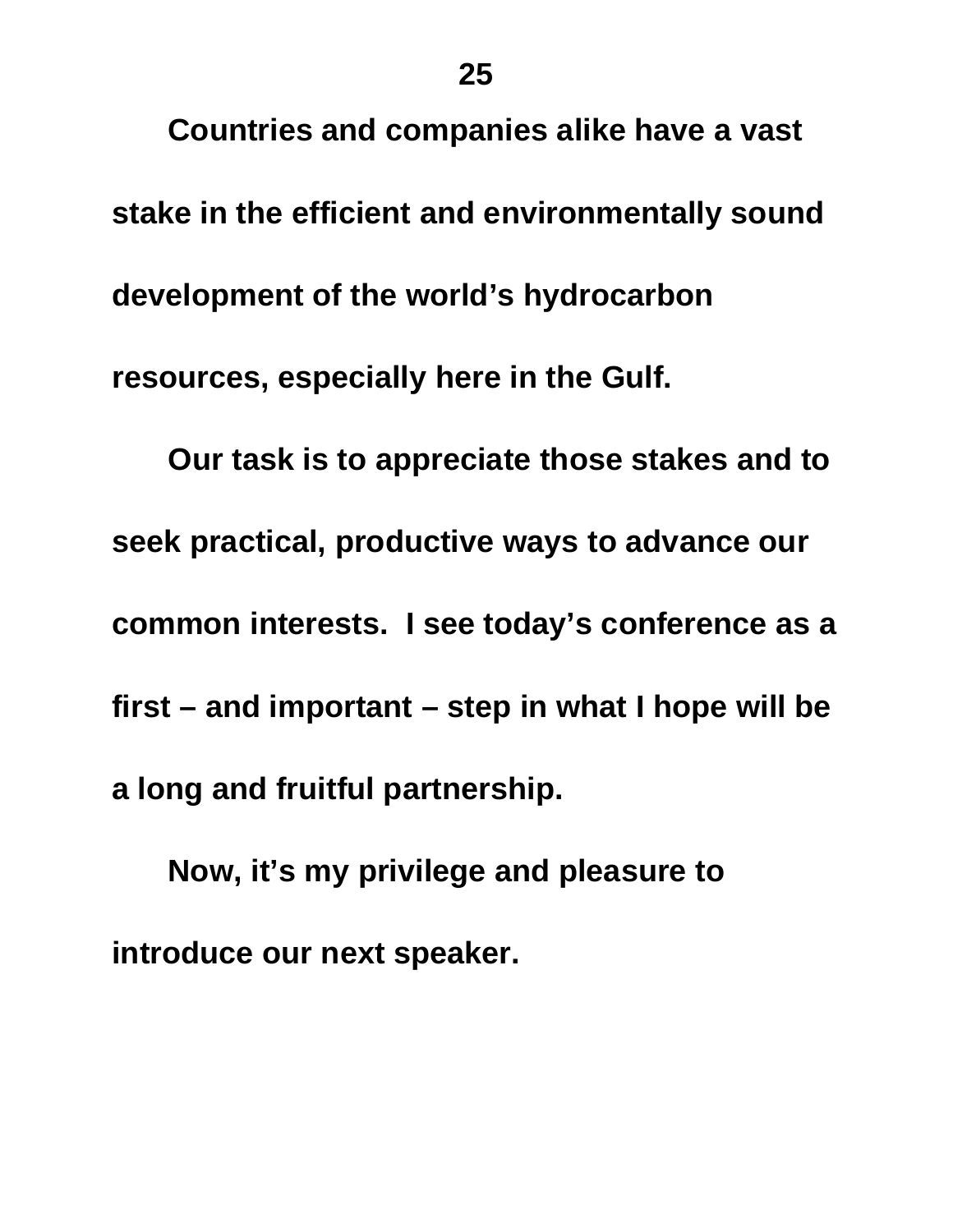**As Qatar's Minister of Energy and Industry, Abdullah bin Hamad Al-Attiyah has placed his country at the very forefront of the world energy scene.** 

 **Already a major supplier of natural gas, Qatar is poised to assume an even larger role in global energy markets as it increases production, expands its LNG facilities, and embarks on an ambitious plan to exploit breakthroughs in gas-to-liquids technology. Qatar has also forged innovative collaborations with IOCs, a key subject of today's conference. Here, as in much else, Qatar has been a trailblazer.**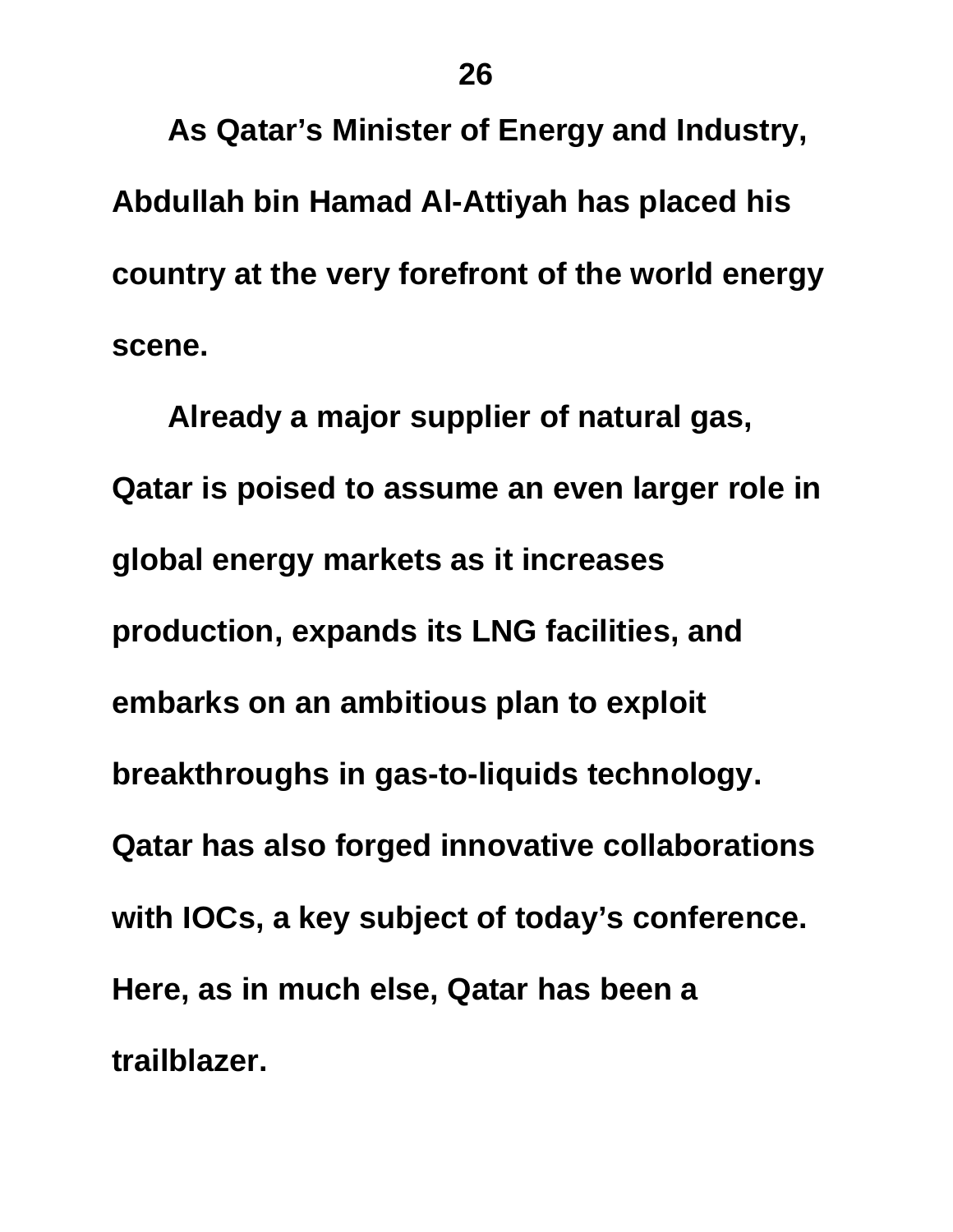**And our speaker has led the way.** 

 **His appointment as Minister of Energy and Industry in 1992 and Second Deputy Prime Minister in 2003 marked the culmination of a long and distinguished career in government and industry.** 

 **He is a figure held in immense respect by government officials and business leaders alike. And he combines a broad strategic vision with a pragmatism born of decades of hands-on experience.** 

 **Indeed, I am hard-pressed to think of any**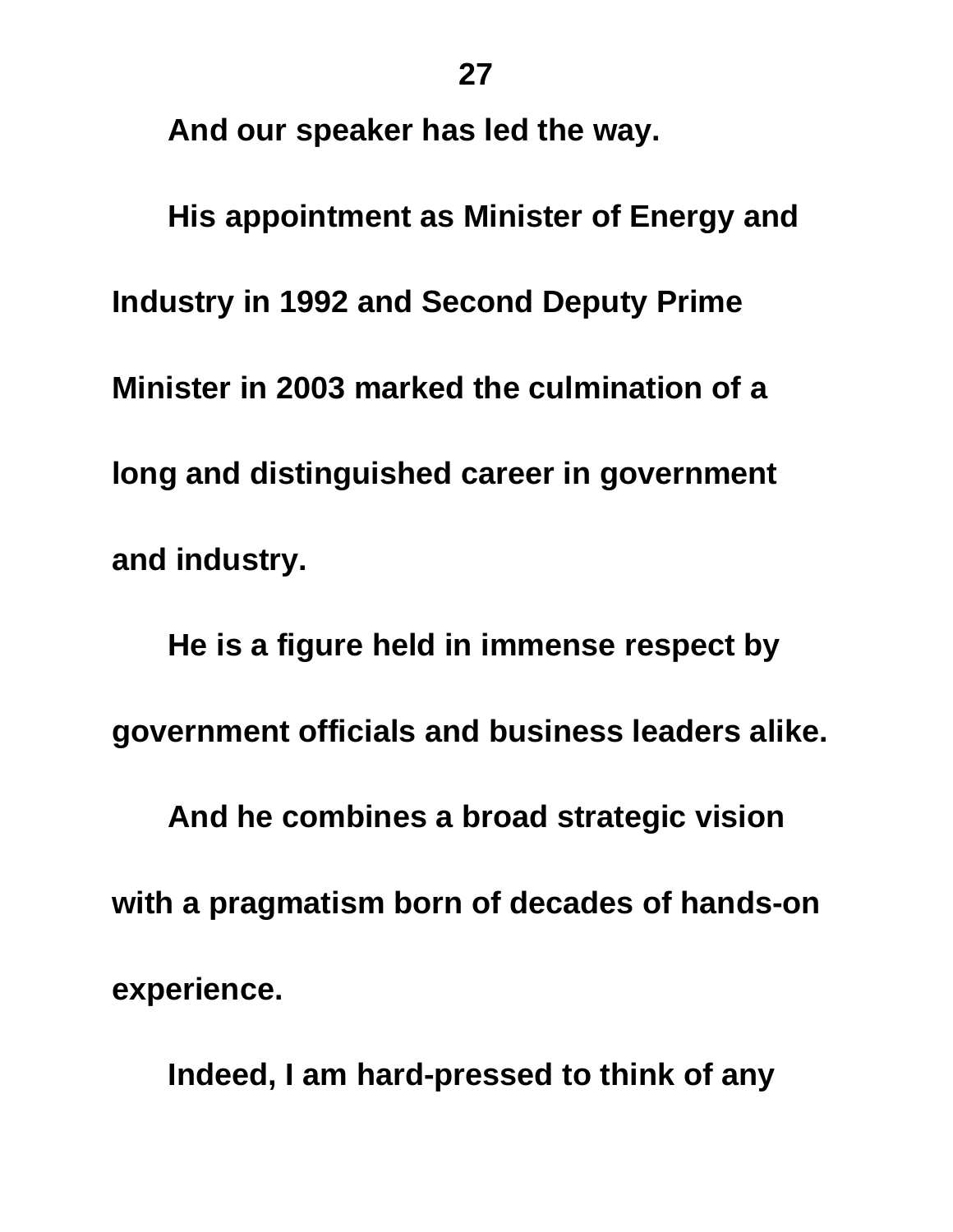**individual better qualified to discuss his topic this morning:** *Energy Markets, Security of Supply and Successful Collaborations between NOCs and IOCs.* 

 **He is also, I am proud to say, a good friend of the Baker Institute. He's been a frequent visitor to Houston and a popular speaker at institute events. And we look forward to seeing him again in the future.** 

 **The reason is simple: he is one of the most authoritative speakers on global energy markets in the world today.** 

 **Ladies and gentlemen: I have the honor to**